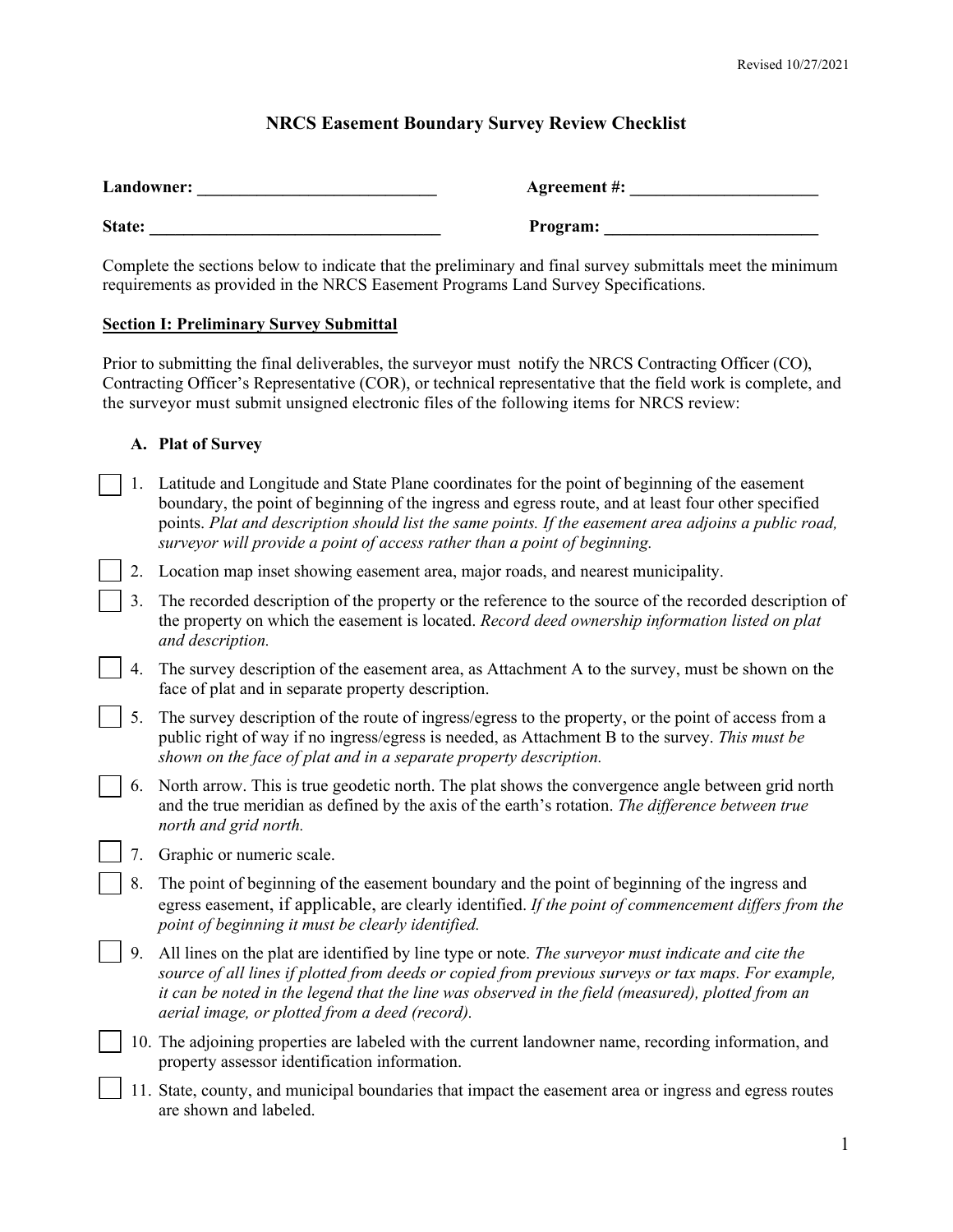- 12. The direction of all courses, shown in bearings (degrees, minutes, and seconds) to the whole second, and the distances of all courses, shown to hundredths of feet. *Course tables may be used on the plat. All data will be referenced to the appropriate State Plane Coordinate System, use the NSRS U.S. Survey Foot, and have a basis of bearing to grid north of the appropriate State Plane Coordinate System.*
- 13. The central angles, length of curves, degree of curvature, radii, and the length and bearing of the long chords from the point of curvatures to the point of tangencies for each curve along the boundary line. *Curves should be noted on the survey plat as either simple curves, compound curves, or spiral curves (also note if they are railroad or highway curves). Curve tables may be used on the plat.*
- 14. Scale factor and geoid used for State Plane coordinate values and a note stating what portion of the survey was performed using GPS equipment, the precision of work in relative positional accuracy, and how GPS data was determined. *The type of GPS equipment used (model number, manufacturer, and type of frequency) and type of GPS survey preformed (static, RTK, adjusted RTK, etc.) are included.*
- 15. Monuments identified as set or found, along with a description of the monument and its accessories (if applicable). *This is in reference to specific monument type and size and the condition in which it was found (e.g. disturbed, buried, or leaning).* **New monuments set must comply with Section F of the NRCS Easement Programs Land Survey Specifications.**
	- 16. Area of the surveyed easement. *Net easement area computed to the nearest 100th of an acre.*
	- 17. Observed evidence of possession, occupation, or use by others on the property or across any boundary lines of the property. *If nothing is shown the surveyor should include a note on the face of the plat stating that there is no observed evidence of possession, occupation, or use by others.*
- 18. Major topographical features that cross or affect the property line, such as highways, roads, field roads, railroads, trails, streams, creeks, and rivers. *If nothing is shown, the surveyor should include a note on the face of the plat stating that there are no major topographical features that cross the property line. Riparian actions such as avulsions, accretions, or erosions are accurately reflected.*
- 19. Recorded encumbrances, rights of way, or other easements as listed in the preliminary title commitment or found when researching deeds for the adjoining properties. If these are plottable they must be shown and listed on the face of the plat. *If nothing is shown, the surveyor should include a note stating that no recorded encumbrances impact the easement or ingress/egress route.*
- 20. Observed and field-located evidence of any easements, utilities, or infrastructure not addressed in recorded documents. *If nothing is shown the surveyor should include a note on the face of the plat stating that there is no observed evidence of easements, utilities, or infrastructure not addressed in recorded documents.*
- 21. Sufficient data, diagrams, maps, and survey ties to corners to indicate that the location of the boundaries and corners of the property were correctly surveyed and located.
- 22. If applicable, sufficient diagrams to show that the PLSS section or sections were properly considered and subdivided to locate the appropriate PLSS aliquot parts and PLSS lots.
- 23. Name, registration number, address, and phone number of the professional land surveyor in responsible charge of the survey.
- 24. Client name.
- 25. Date survey completed.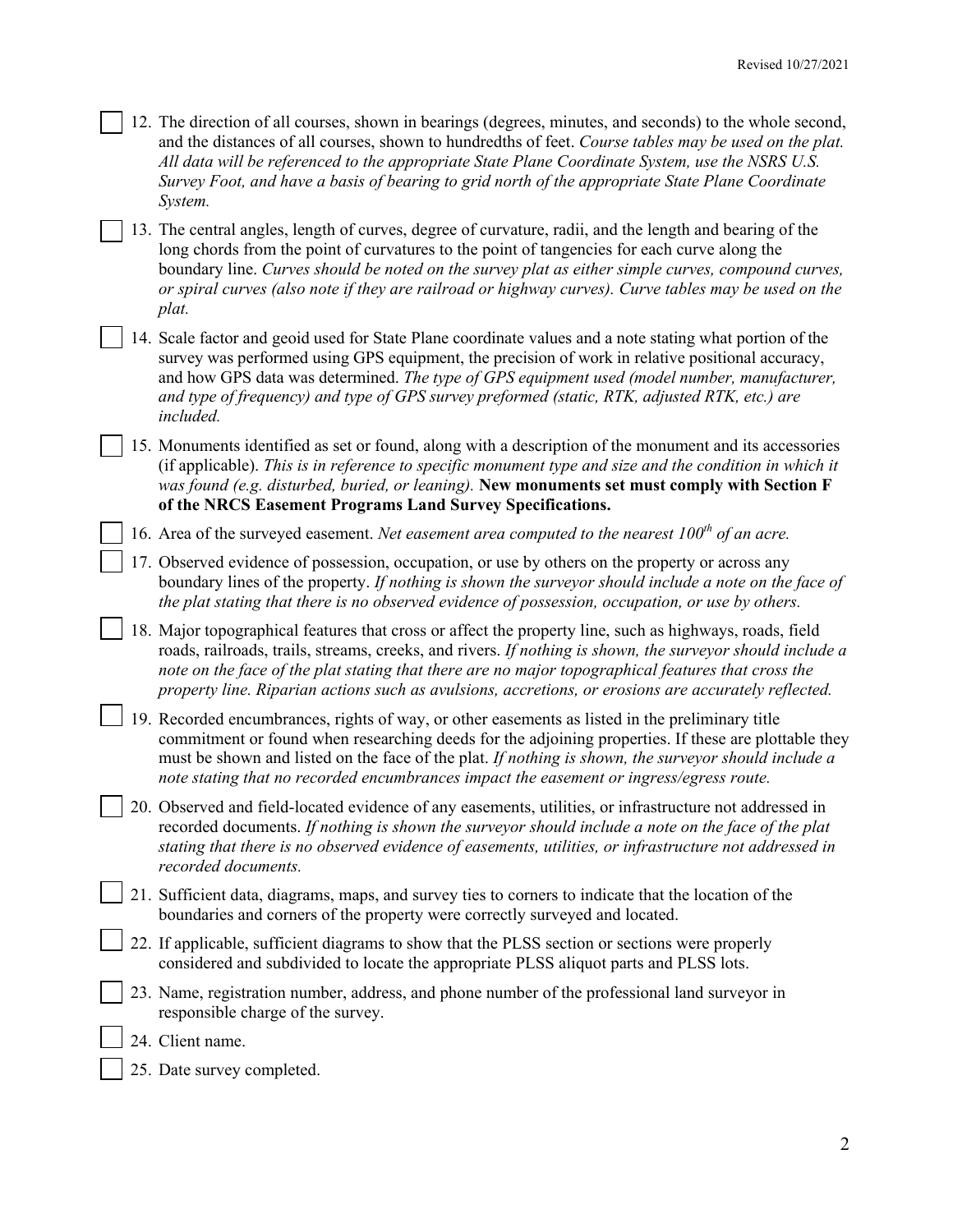- 26. Title block in lower right-hand corner of plat to include NRCS easement agreement name and number and the total acres in the easement area.
- 27. The plat is titled "Plat of NRCS Conservation Easement, NRCS Agreement Number: [XX-XXXX-XX-XXXXX] on lands of [landowner name] prepared for USDA-Natural Resources Conservation Service."
- 28. Certification. The following statement is included on each plat: "THIS IS TO CERTIFY THAT THIS SURVEY, DONE BY THE UNDERSIGNED, WAS DONE ON THE GROUND IN ACCORDANCE WITH THE MOST RECENT MINIMUM STANDARDS FOR PROPERTY BOUNDARY SURVEYS AS SET FORTH BY THE **[insert name of State agency responsible for licensing surveyors]**. THE ACCURACY AND POSITION TOLERANCE ARE ALSO IN ACCORDANCE WITH RURAL SURVEYS AND HAS BEEN MADE IN STRICT CONFORMITY WITH THE NATURAL RESOURCES CONSERVATION SERVICE EASEMENT PROGRAMS LAND SURVEY SPECIFICATIONS."

## **B. Descriptions (easement area and ingress and egress route)**

Legal descriptions of the easement area and ingress and egress routes, as depicted on the surveyor's plat, must include the following and be attached as Exhibit A and B to the plat:

- 1. A clear statement of the relationship between the described property and the survey control or the basis of the unique location.
	- 2. The basis of bearings. *This should reference the State Plane Coordinate System.*
- 3. Metes and bounds descriptions that include bearings or azimuths and distances related to the horizontal measurement at the mean ground elevation for the line above sea level. *The description must traverse the exterior of the easement area and/or ingress/egress to allow for computation and mathematical closure and acreage.*
- 4. Citations to the recording information or other identifying documentation for any maps, plats, or other documents referenced. *This would be the reference to the deed of ownership and any other pertinent documents*
- 5. Detailed description of any natural or artificial monuments referenced. *This is in reference to specific monument type and size.* **New monuments set must comply with Section F of the NRCS Easement Programs Land Survey Specifications.**
	- 6. Total acreage in easement area.
- 7. The description is titled "Description of NRCS Conservation Easement, NRCS Agreement Number: [XX-XXXX-XX-XXXXX] on lands of [landowner name] prepared for USDA-Natural Resources Conservation Service."

#### **C. Computer-generated tabulation of bearings**

- 1. A computer-generated tabulation of bearings, distances, and coordinates, with closure statement, that represents the boundary of surveyed easements and ingress and egress routes. *The closure statement must indicate that the cited bearings, distances, and easement area meet applicable state standards for survey closure accuracies.*
- 2. The survey plat, legal description, and tabulation of bearings all consistently traverse the perimeter of the easement area and ingress and egress routes in the same direction, with all courses and distances having the same starting and ending points.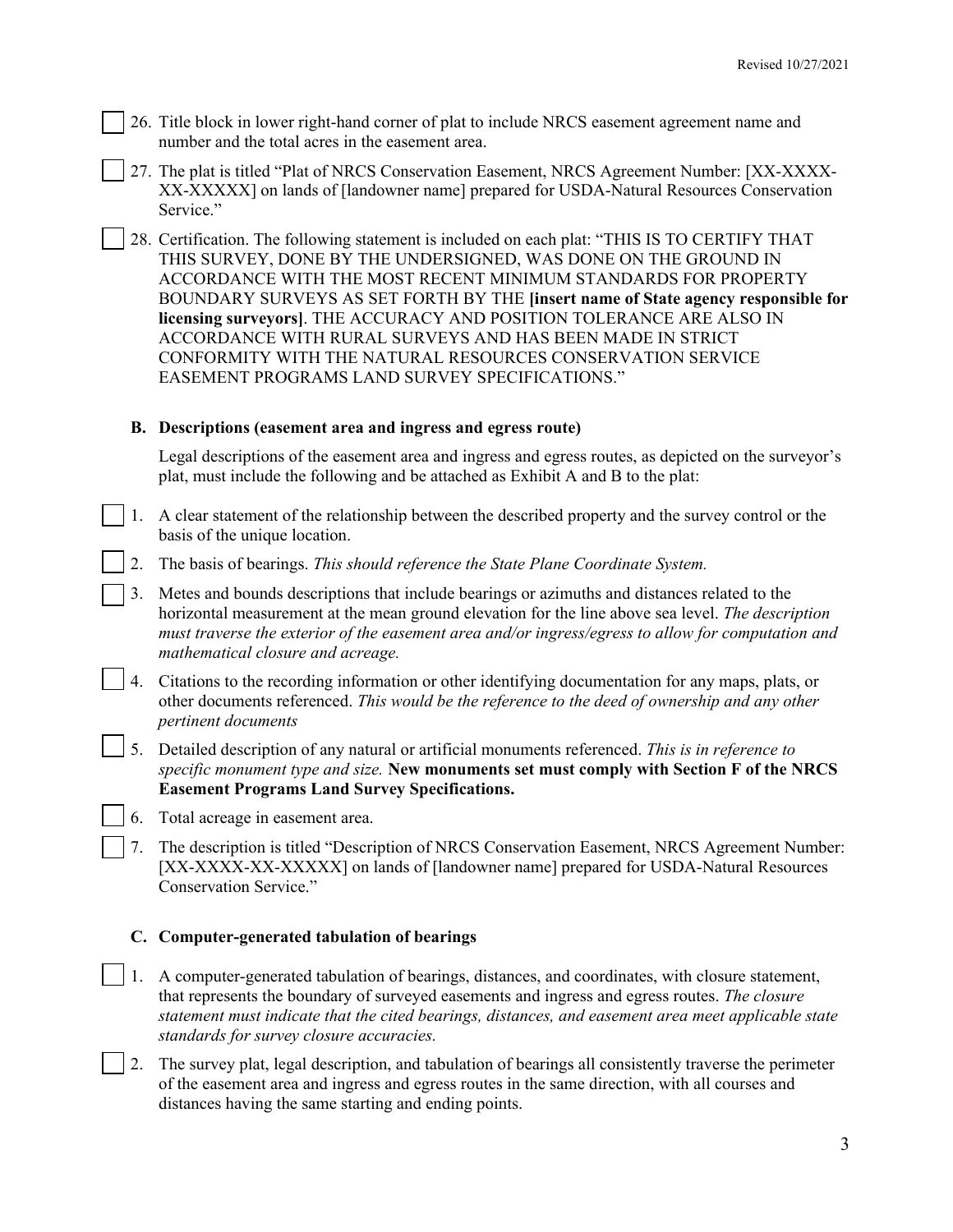## **D. Draft surveyor's report**

1. The surveyor's report contains a narrative description of the method used to locate points and the theory of location applied in formulating the opinions as to the probable location of the boundaries and corners of the property. *This is a narrative of how the surveyor determined the property boundaries and the positions of the monuments.*

## **E. Shapefiles**

- 1. Separate polygon shapefiles of the easement area and ingress and egress route with all points projected into the appropriate State Plane Coordinate System in .shp, .dbf, or .shx format.
- 2. Each polygon should have the following attributes:
	- NRCS Agreement Number: XX-XXXX-XX-XXXXX
	- Easement area in acres (value to the hundredth of an acre)
	- The method of data capture (RTK/GPS, field traverse, etc.)
- 3. Each polygon should have the following metadata:
	- Date generated
	- Software and version used to generate file
	- **Brief description of process used to generate files**
	- Provide ESRI ARC Info export/Info export  $(e00)$  or shapefile  $(.$ shp, .dbf, .shx)
	- Clearly defined projection.

**Reviewer Notes** (see page 6 for additional space if needed) **- Preliminary Survey Submittal:**

Reviewed by: **Date:** 

NRCS Reviewer

#### **Section II: Final Deliverables**

#### **A. General**

- 1. All requirements from "Section I: Preliminary Survey Submittal" of the checklist have been met and approved.
- 2. The surveyor's seal is affixed to the survey plat, signed and dated by the surveyor.

# **B. Hardcopies**

1. Five copies of the original completed survey plats with surveyor's seal and signature. Required plat size: 24 inches by 36 inches. *The surveyor must ascertain any particular recording requirements of the register of deeds in the county where the survey area is located. If the size of plat required for recording differs from 24" x 36", the surveyor must furnish plat maps of proper size for recording in addition to the NRCS-required size. Where multiple sheets are produced, the surveyor should*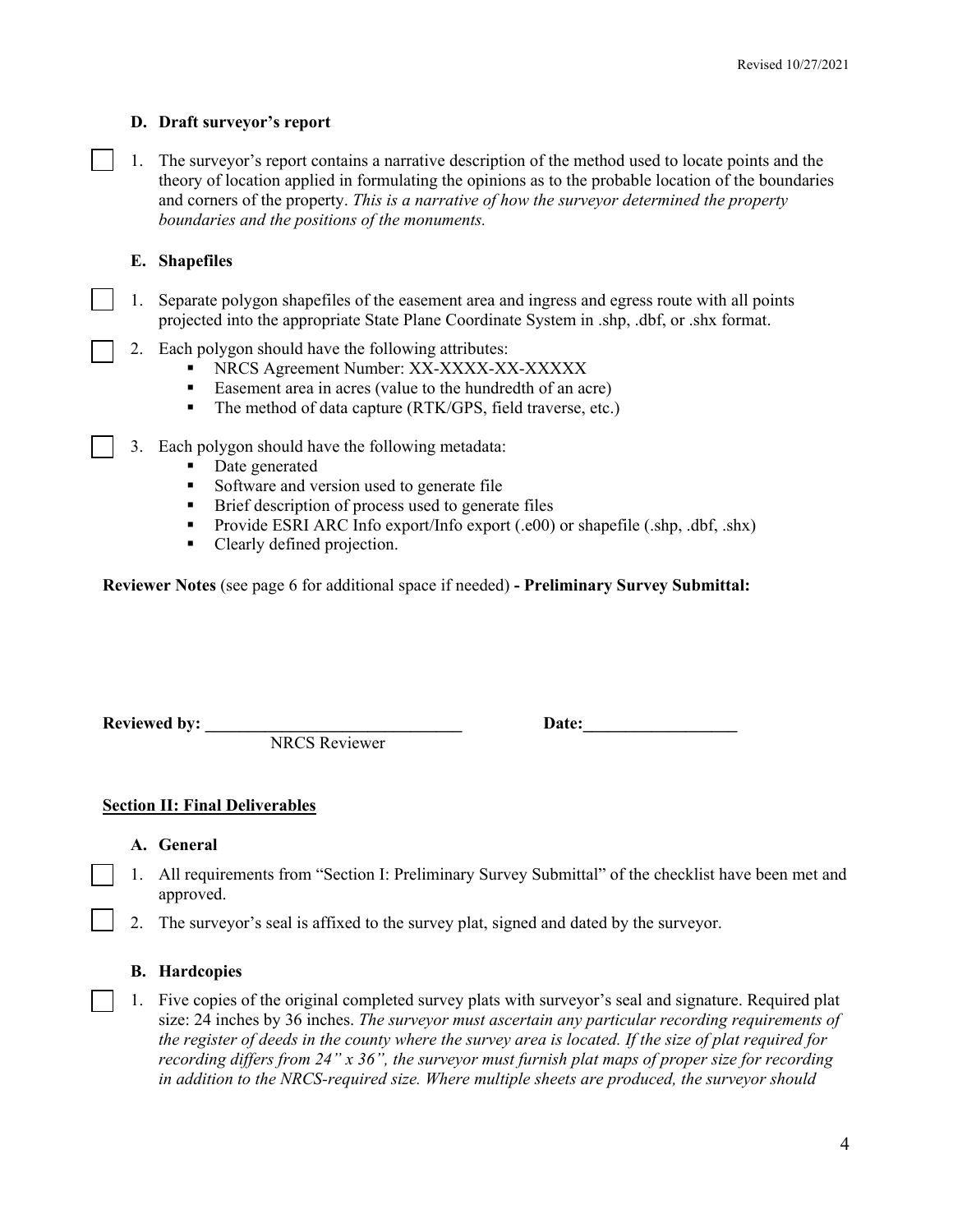| produce an index sheet showing entire survey area. Lettering must be large enough that it will<br>remain legible after plat is reduced to the size required for recording.                           |
|------------------------------------------------------------------------------------------------------------------------------------------------------------------------------------------------------|
| 2. Five reduced sized copies of the survey plat with required seal and signature. Required size: 11<br>inches by 17 inches                                                                           |
| 3. Five copies of the legal descriptions of the easement area and ingress and egress route depicted on<br>the plat with required seal and signature.                                                 |
| 4. Five copies of a computer-generated tabulation of bearings, distances, and coordinates around the<br>easement area.                                                                               |
| 5. In PLSS States, legible copies of the most recent GLO/BLM survey plat and field notes, or the<br>GLO/BLM resurvey plat and field notes for the surveyed sections or portions of sections in which |

6. A surveyor's report containing a narrative description of method used to locate points and theory of location applied in formulating the opinions as to the probable location of the boundaries and corners of the property.

the easement area is located if used for this re-survey.

# **C. Electronic files:**

Compact disc containing an electronic copy of the following (all files must reference the NRCS Agreement Number):

- 1. AutoCAD (version 2009) file of the survey. The .dwg file is georeferenced to the appropriate State Plane Coordinate System and geodetic model, referenced to the NSRS U.S. Survey Foot, and have a basis of bearing to grid north of the appropriate State Plane Coordinate System. The perimeter of the easement area and the ingress and egress routes should be attributed as a separate and extractable polyline layer or polygon feature of the drawing for conversion to a Geographic Information System (GIS).
- 2. Separate polygon shapefiles of the easement area and ingress and egress route with all points projected into the appropriate State Plane Coordinate System and geodetic model in .shp, .dbf or .shx file format.
- 3. PDF file of the final plat with required seal and signature. Combine multiple sheets into a single PDF document.
- 4. PDF files of legal descriptions of the easement area and ingress and egress routes with required seal and signature.
- 5. PDF file of computer-generated tabulation of bearings, distances, and coordinates around the easement area.
- 6. MS Word or text document containing the easement boundary descriptions and descriptions of the ingress and egress route.

**Reviewer Notes** (see page 6 for additional space if needed) **- Final Deliverables:** 

NRCS Reviewer

**Reviewed by \_\_\_\_\_\_\_\_\_\_\_\_\_\_\_\_\_\_\_\_\_\_\_\_\_\_\_\_\_\_ Date\_\_\_\_\_\_\_\_\_\_\_\_\_\_\_\_\_\_**